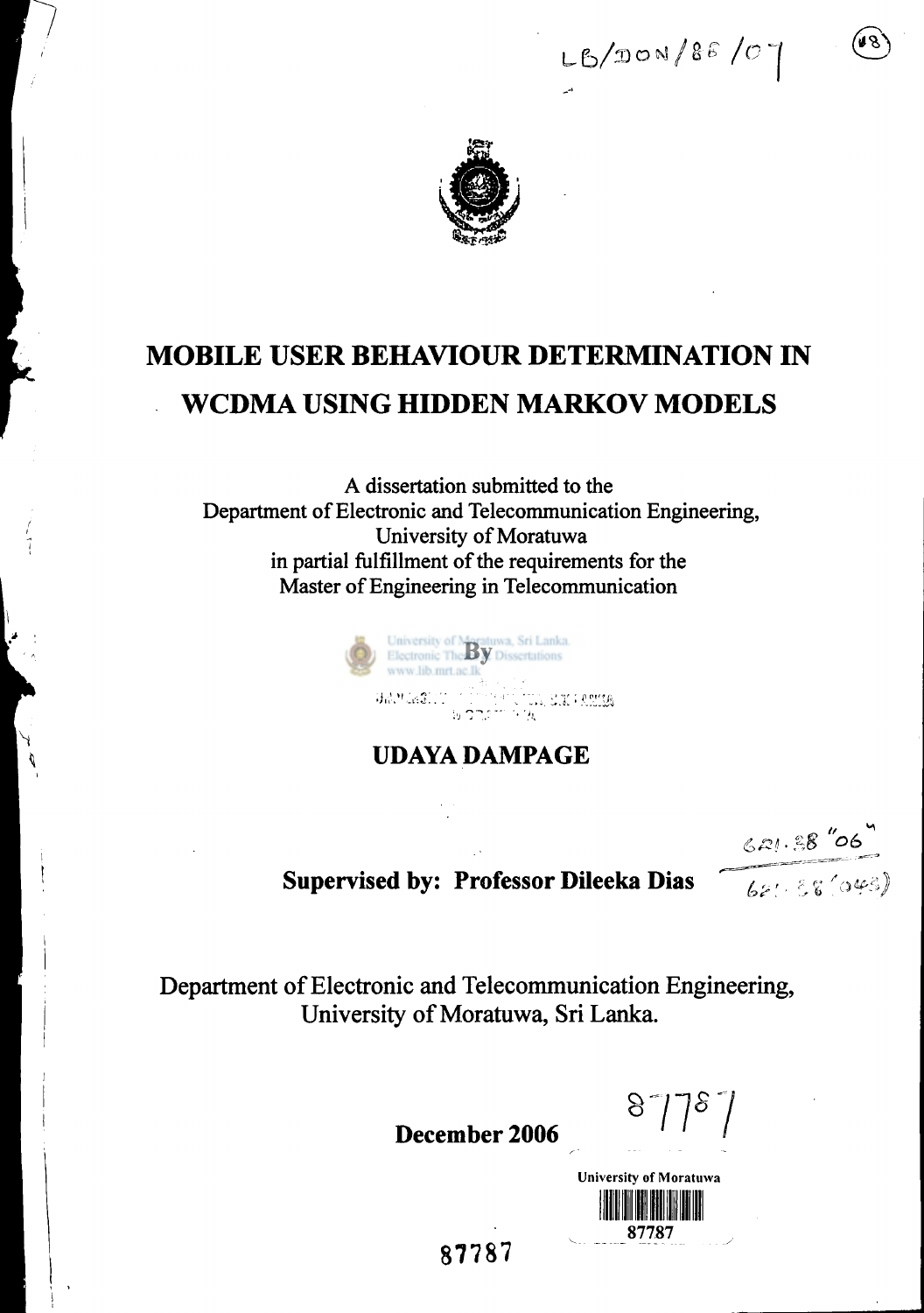#### **DECLARATION**

The work submitted in this dissertation is the result of my own investigations, except where otherwise stated.

It has not already been accepted for any degree, and is also not being concurrently submitted for any other degree.

of Moratuwa, Sri tronic Theses & Dissertati w.lib.mrt.ac.lk

Name of Candidate: S U Dampage Date: 01st February 2007

I endorse the declaration by the candidate.

Alcefood

 $\mathbf{i}$ 

Name of each Supervisor: Professor Dileeka Dias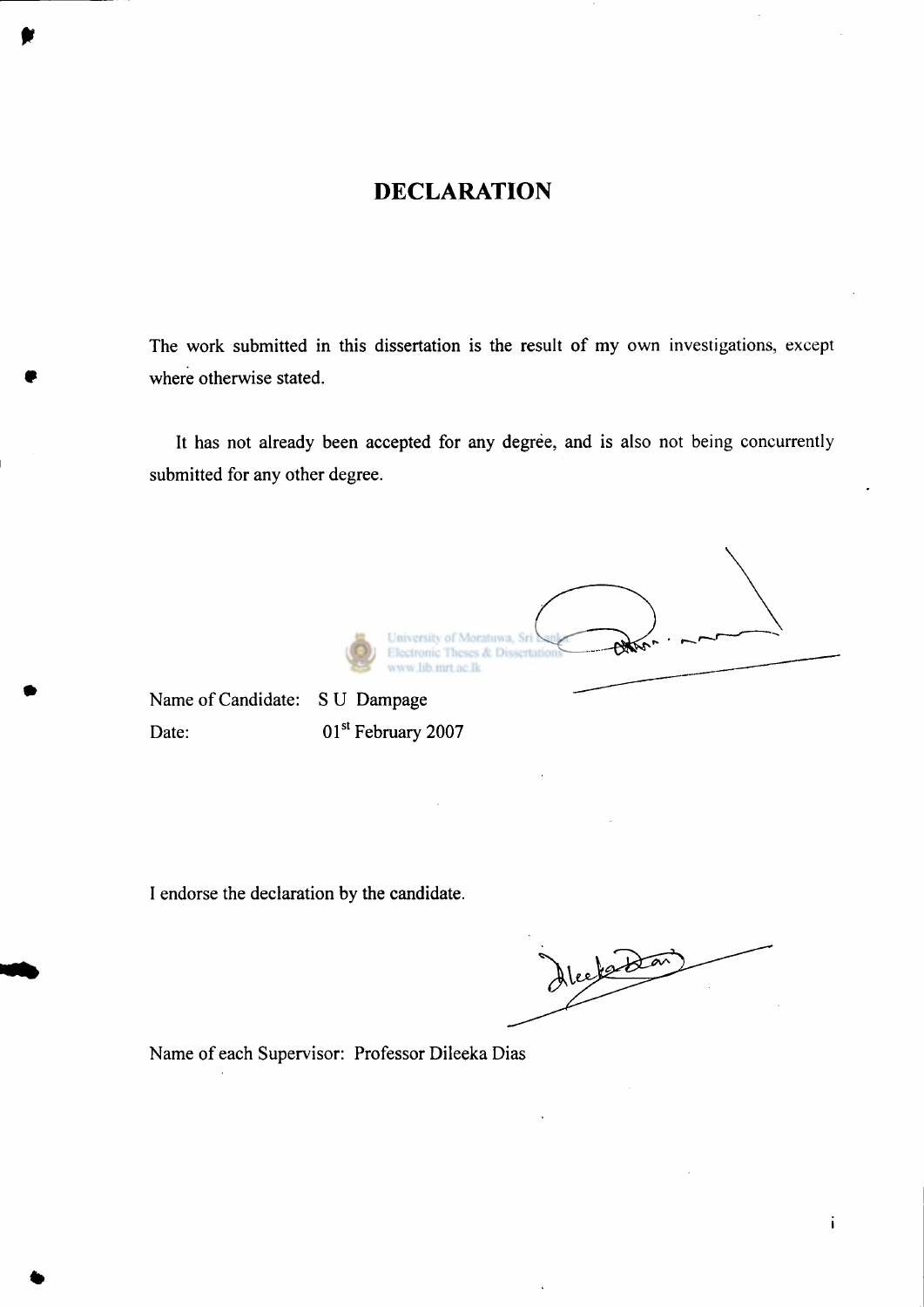#### **Abstract**

The vision of this research paper is that the mobile phone is aware of its user's motion state and surroundings and modifies its behaviour especially the characteristics of Location-Based-Services based on this information. In the research it is evaluated and implemented, a methodology which can identify individual user states. This learning is expected to occur online and does not require any external supervision. The proposed system relies on Hidden Markov Modelling and Log Likelihood Method. The underlying assumption of the statistical model is that the signal can be well characterized as a parametric random process, and that the parameters of the stochastic process can be determined (estimated) in a precise, well defined manner. The basic philosophy of Hidden Markov model is that an observation sequence can be well modelled if parameters of a Hidden Markov Model are carefully and correctly chosen. The problem with this philosophy is that it is sometimes in accurate, either because the signal does not obey the constraints of the Hidden Markov Model, or because it is too difficult to get reliable estimates of all Hidden Markov Model parameters.The implementation of the methodology is performed by first training the Hidden Markov Model for the required number of speed states by the intended network trace. The log likelihood value of the data for each hidden markov model in the set is computed and identifies the motion state-speed, by choosing the Hidden Markov Model that produced the highest value. The method of maximum likelihood provided estimators that have both a reasonable intuitive basis and many desirable statistical properties. The main reason for the selection of maximum likelihood method is that it is very broadly applicable and simple to apply. The results of simulations indicate that the proposed method is able to assist to create a meaningful user context model at various propagation conditions defined by both 3rd Generation Partnership Project (3GPP) and Wireless World Initiative New Radio (WINNER) propagation scenarios while only requiring a network trace-i.e. a received bit length, without having an integrated sensor onboard cellular phone or any other wearable sensor device.

ii.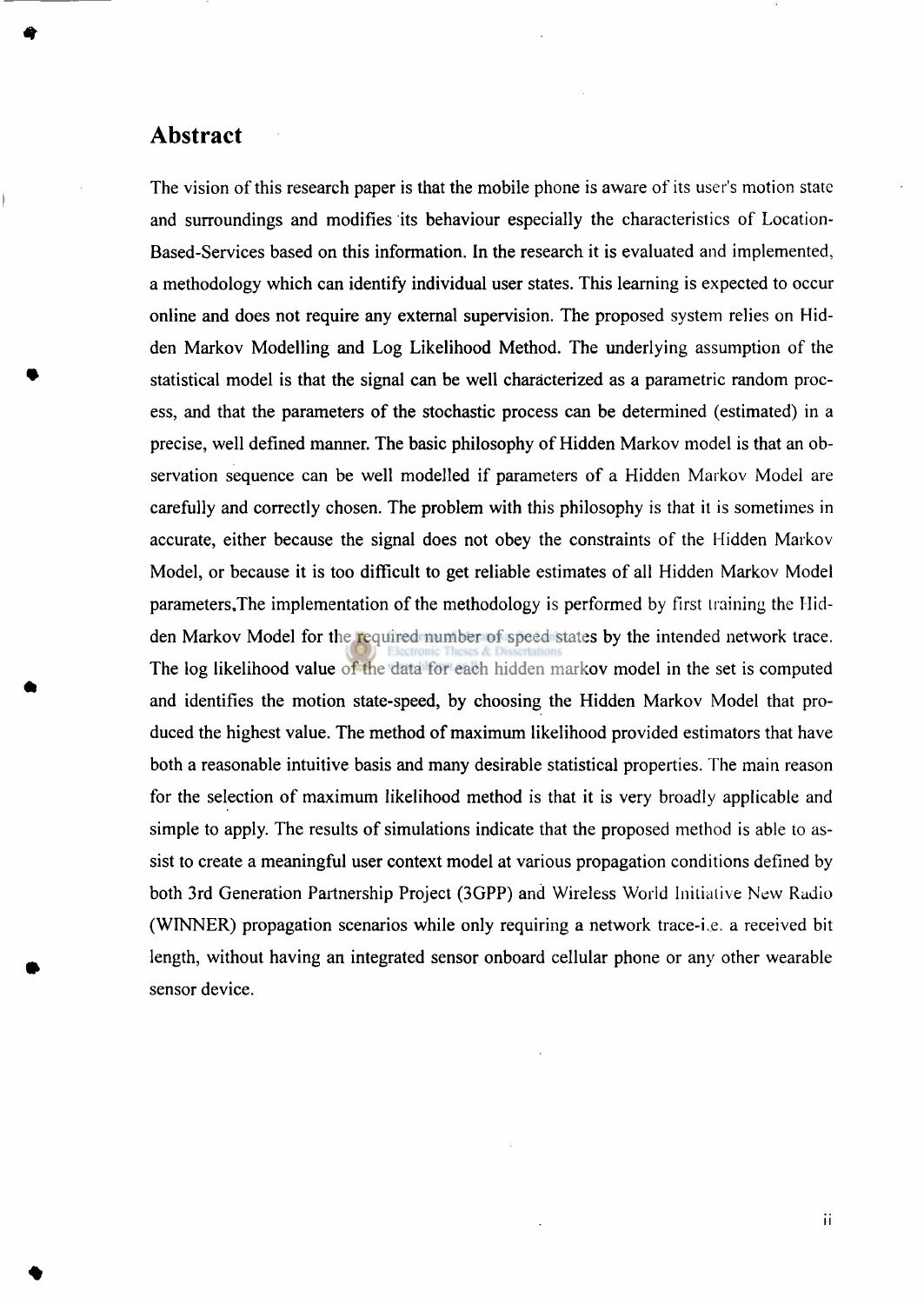#### **Acknowledgement**

I owe a debt of gratitude to, My supervisor Professor Dileeka Dias for her flexibility/extended support, To Professor RMP Rajatheva and Course coordinator Dr RP Thilakumara for assisting me in finding required research papers and to keep me moving forward. For all researchers and authors for the stimulating ideas 1 gained from their works listed in the references. Finally heartfelt appreciation is deserved by all my lecturers who really supplied most of oxygen to dive in deep trenches of the blue ocean of Electronic & Telecommunication Engineering.



University of Moratuwa, Sri Lanka. Electronic Theses & Dissertations www.lib.mrt.ac.lk

iii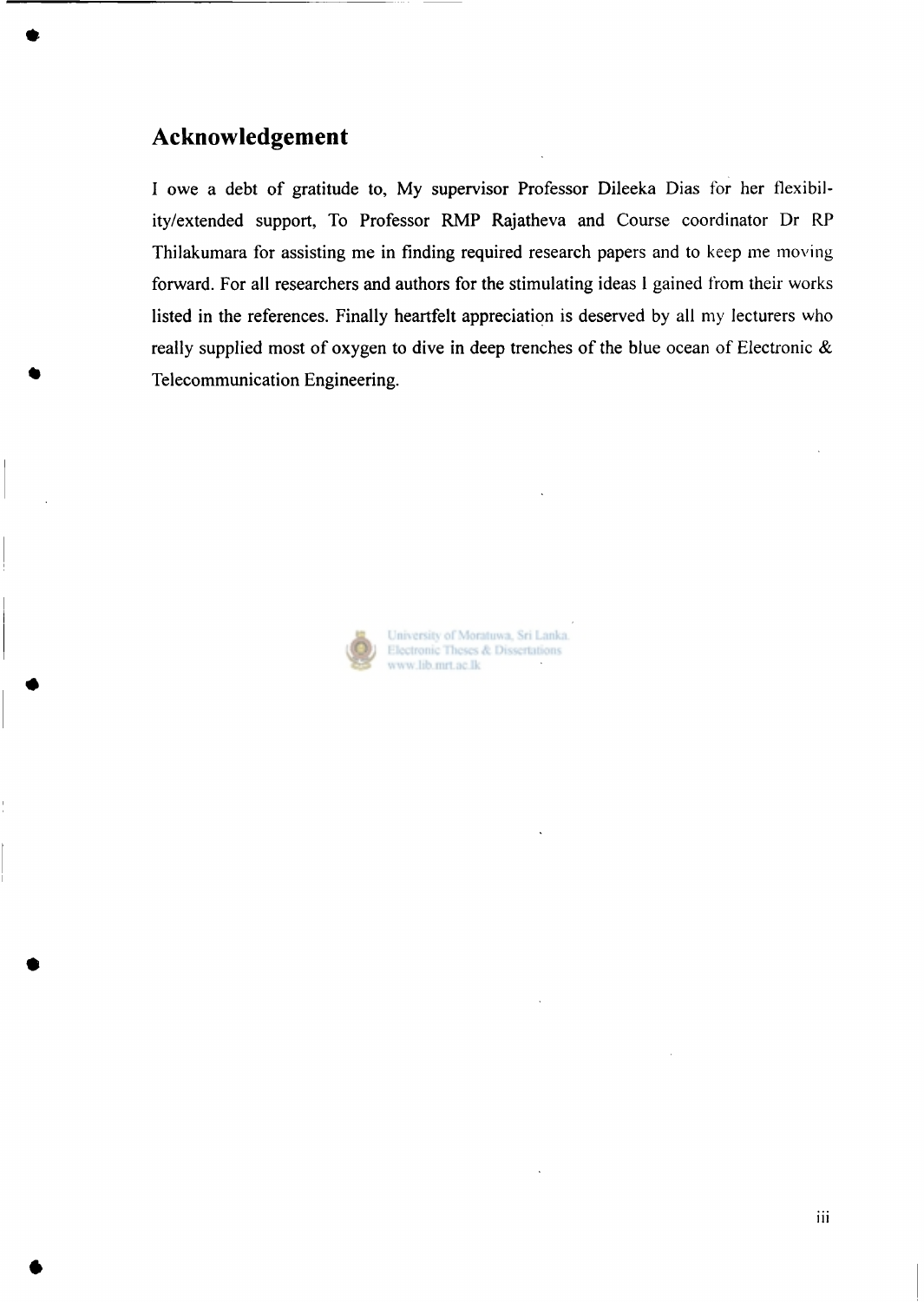### **Table of Contents**

| 1                                                      |
|--------------------------------------------------------|
|                                                        |
|                                                        |
|                                                        |
|                                                        |
|                                                        |
|                                                        |
|                                                        |
|                                                        |
| Electronic Theses & Dissertations                      |
|                                                        |
|                                                        |
|                                                        |
|                                                        |
| Location Based Services Communication Model10<br>1.5.3 |
| 1.5.4                                                  |
| 1.5.5                                                  |
|                                                        |
|                                                        |
|                                                        |
|                                                        |
|                                                        |
|                                                        |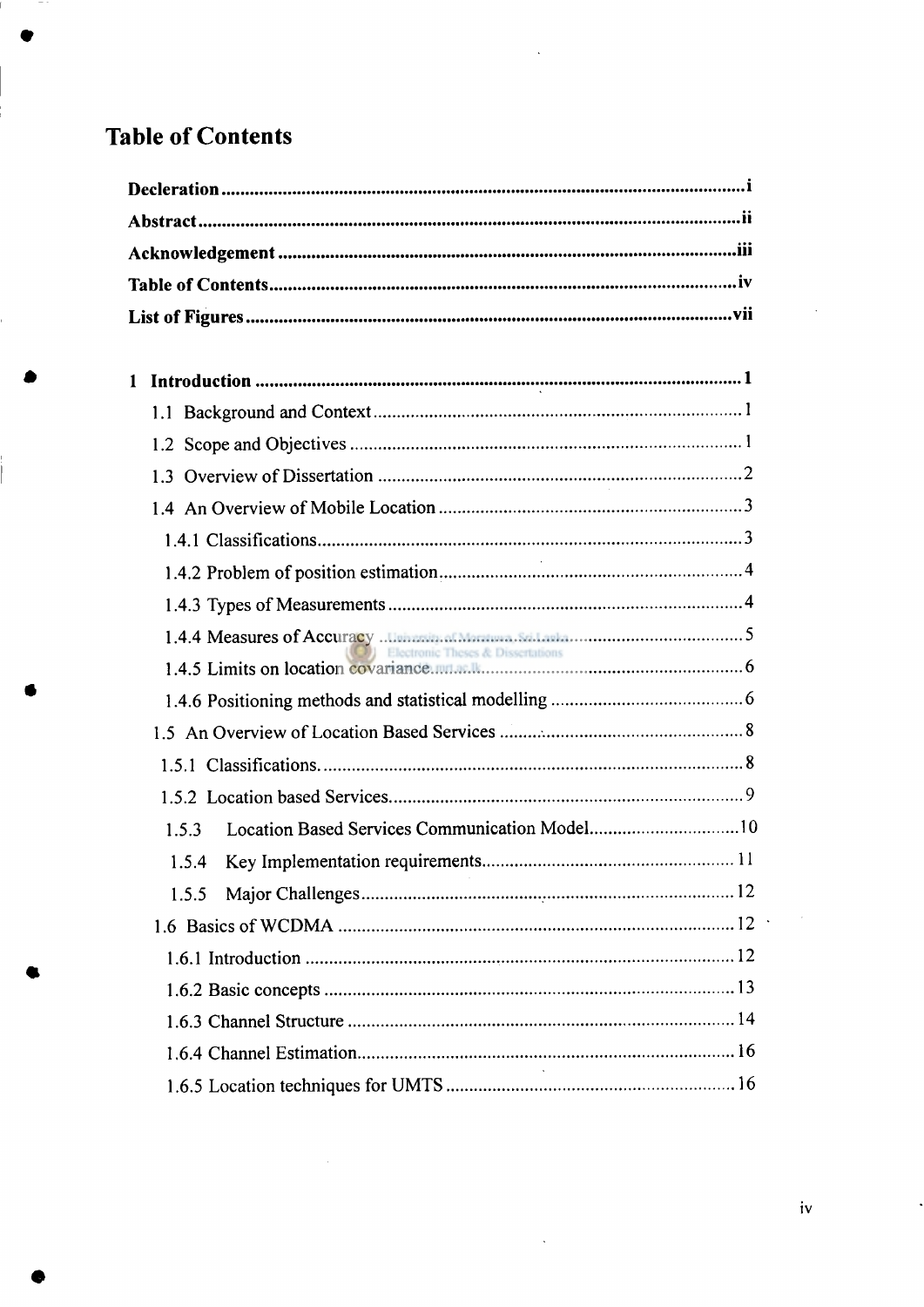|   | $\mathbf{2}$                                                                   |  |
|---|--------------------------------------------------------------------------------|--|
|   |                                                                                |  |
|   |                                                                                |  |
|   |                                                                                |  |
|   | 4                                                                              |  |
|   |                                                                                |  |
| d |                                                                                |  |
|   |                                                                                |  |
|   |                                                                                |  |
|   | $\overline{\mathbf{5}}$                                                        |  |
|   |                                                                                |  |
|   |                                                                                |  |
|   |                                                                                |  |
|   |                                                                                |  |
|   |                                                                                |  |
|   |                                                                                |  |
|   |                                                                                |  |
|   |                                                                                |  |
|   |                                                                                |  |
|   |                                                                                |  |
|   |                                                                                |  |
|   |                                                                                |  |
|   | 7                                                                              |  |
|   | 7.1 Results obtained for Specific cases defined in 3GPP and WINNER Propagation |  |
|   |                                                                                |  |
|   | 7.1.1 Results obtained for Case-1, at a speed of                               |  |
|   | 3 kmh with an Average Power of -10dB Error Sequence 39                         |  |

v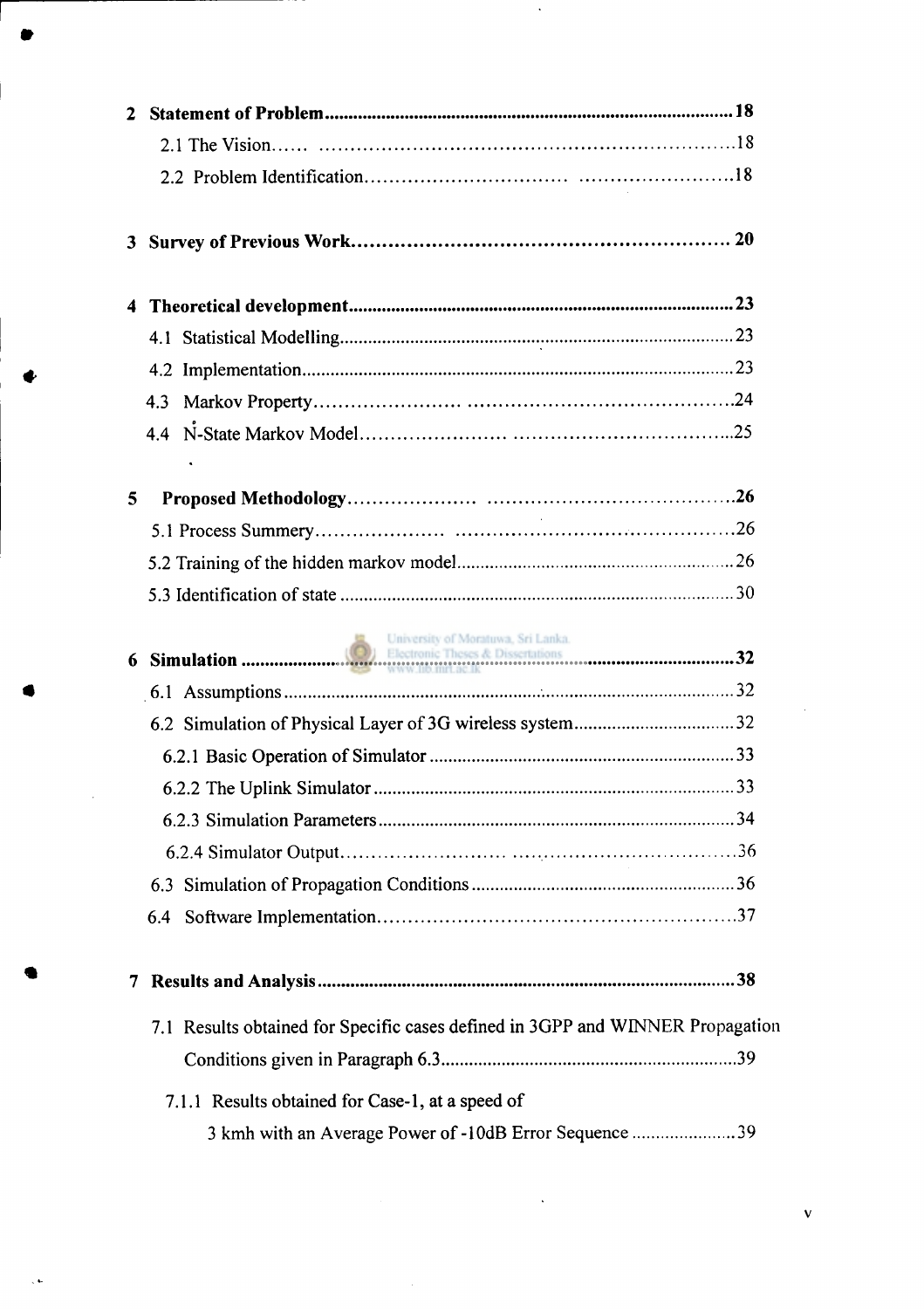| 7.1.2 Results obtained for a Case-C1 Metropol at a speed of 70 kmh with an        |
|-----------------------------------------------------------------------------------|
|                                                                                   |
| 7.1.3 Results obtained for Case-3 at a speed of 120                               |
| kmh with an Average Power of -3 dB Error Sequence 43                              |
|                                                                                   |
| 7.2 Results obtained at intermediate speeds to check the reliability of proposed  |
| 7.2.1 Results obtained at a speed of 60 kmh with an Average Power of -10 dB Error |
| 7.2.2 Results obtained at a speed of 65 kmh with an Average Power of 0 dB Error   |
| 7.2.3 Results obtained at a speed of 75 kmh with an Average Power of -10 dB Error |
| 7.2.4 Results obtained at a speed of 100 kmh with an Average Power of 0 dB Error  |
| 7.2.5 Results obtained at a speed of 110 kmh with an Average Power of 0 dB Error  |
|                                                                                   |
| 7.2.7 Results obtained at a speed of 130 kmh with an Average Power of 0 dB Error  |
|                                                                                   |
|                                                                                   |
|                                                                                   |
|                                                                                   |
|                                                                                   |
|                                                                                   |
|                                                                                   |
|                                                                                   |

 $\sim$ 

 $\bar{\beta}$ 

 $\vec{v}$